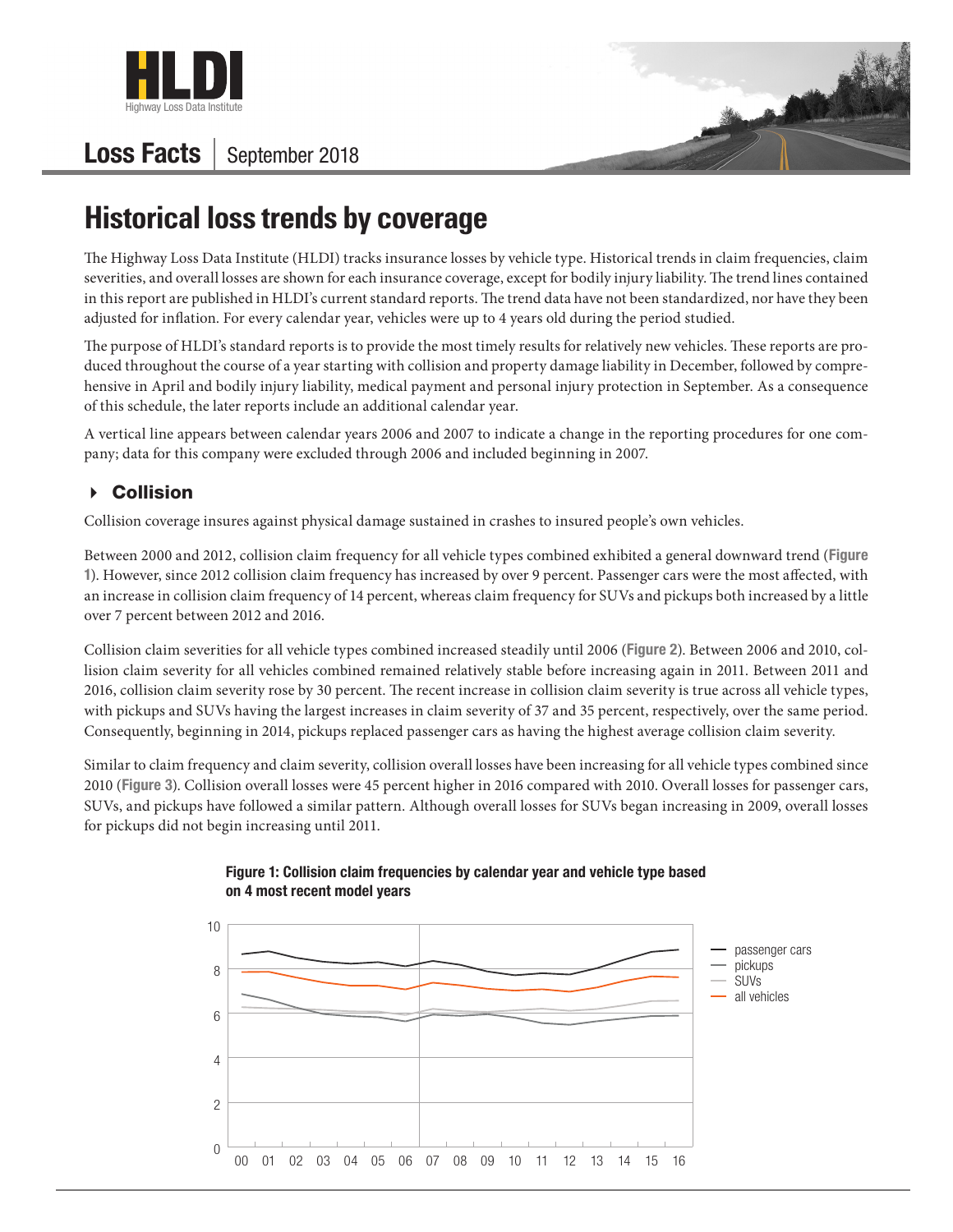

Figure 2: Collision claim severities by calendar year and vehicle type based on 4 most recent model years

Figure 3: Collision overall losses by calendar year and vehicle type based on 4 most recent model years

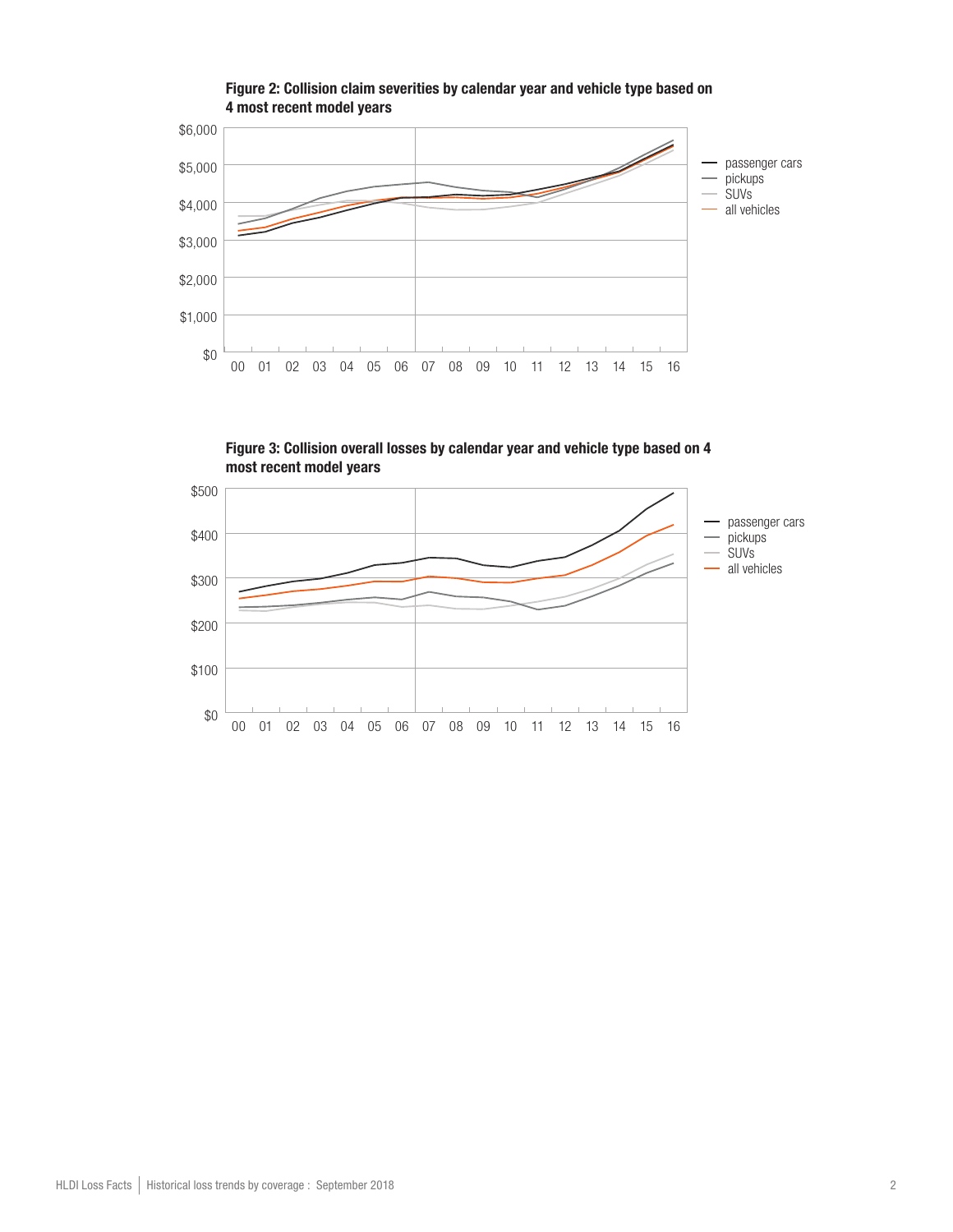### $\triangleright$  Property damage liability

Property damage liability coverage insures against the physical damage inflicted in a collision by the insured to another vehicle or to other property when the insured driver or vehicle is deemed to be at fault under applicable state laws.

Property damage liability claim frequency for all vehicles types combined generally declined until 2012 (Figure 4). Between 2012 and 2016, claim frequency increased slightly. The frequency of claims for pickups and SUVs decreased gradually but remained relatively level for passenger cars. Consequently, passenger cars, which had the lowest property damage liability clam frequency until 2010, had the highest claim frequency from 2011 through 2016.

Property damage liability claim severities have steadily increased since 2000 (Figure 5). Overall losses increased from 2000 through 2007, followed by a brief period of decline until 2010–11 before steadily increasing again (Figure 6).



Figure 4: Property damage liability claim frequencies by calendar year based on 4 most recent model years

Figure 5: Property damage liability claim severities by calendar year based on 4 most recent model years

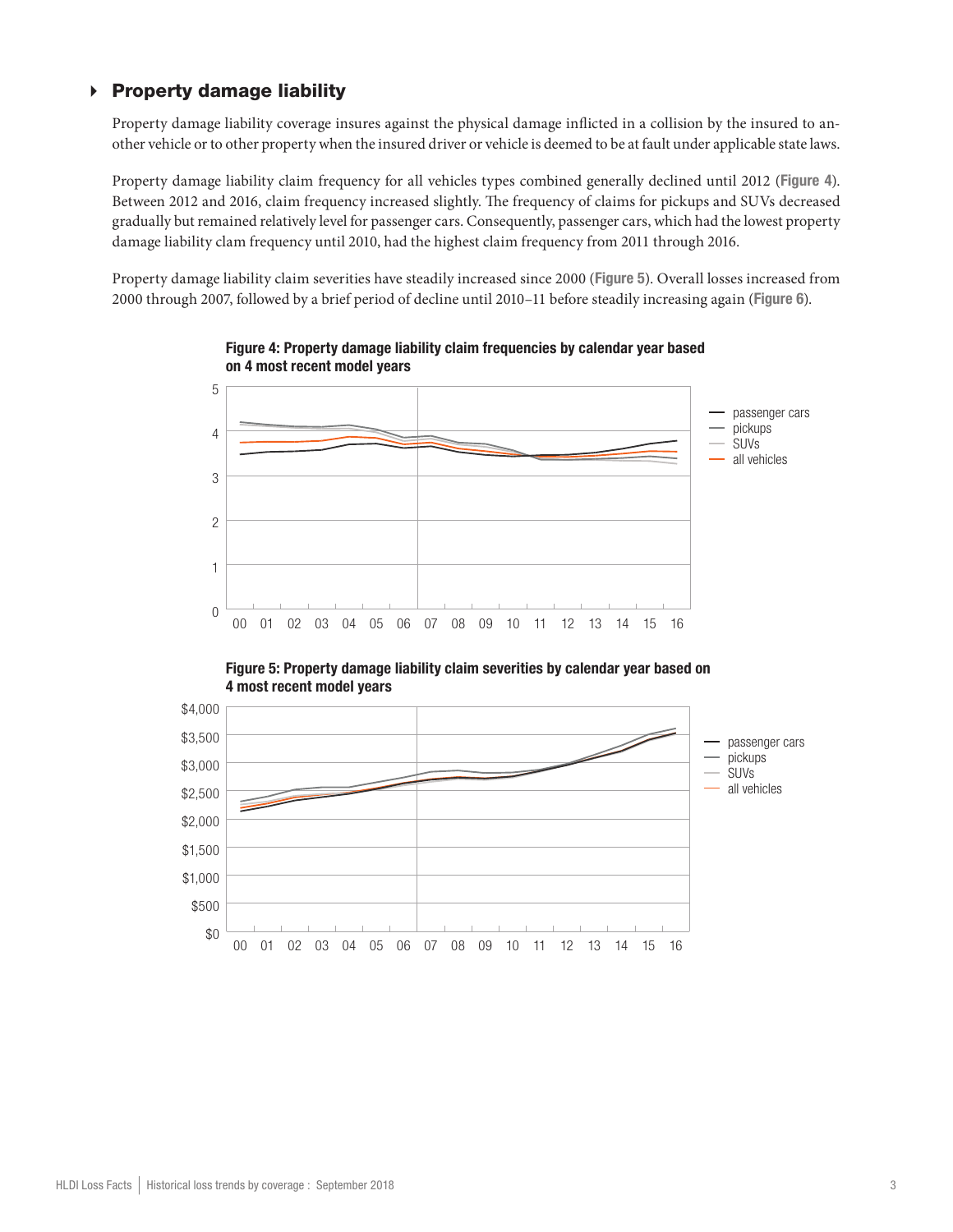

#### Figure 6: Property damage liability overall losses by calendar year based on 4 most recent model years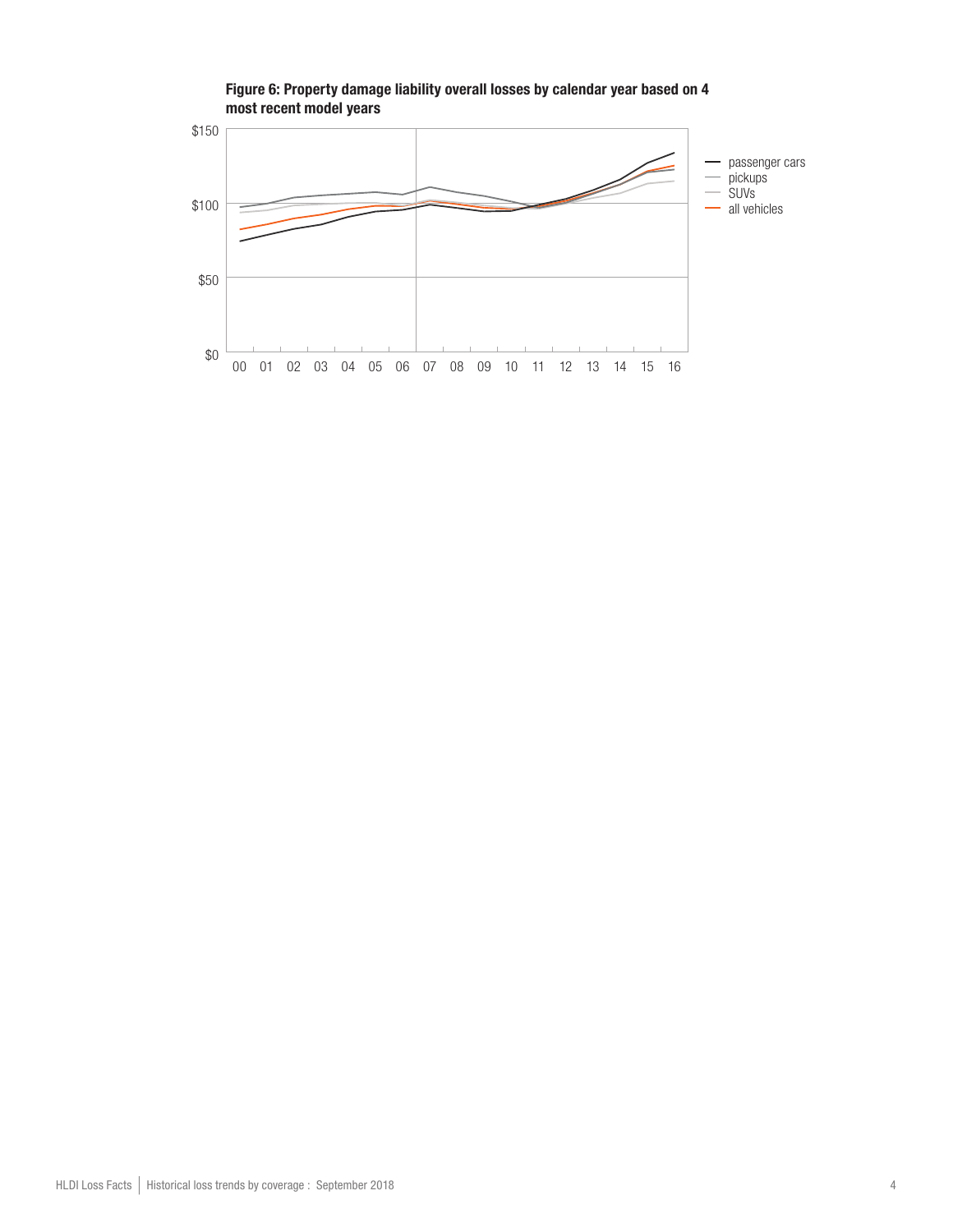#### Comprehensive

Comprehensive losses are comprised of three loss types: theft, glass, and other. Theft represents losses resulting from the theft of a whole vehicle, contents, or components. Glass represents the repair or replacement of vehicle glass damaged by rocks or road debris hitting the glass and from other noncollision events. Other represents losses resulting from the repair or replacement of components damaged by rocks or road debris and damage caused by noncollision events such as fire, vandalism, acts of nature, or animal strikes. Most insurance companies consider an animal strike to be a comprehensive coverage event and not a collision coverage event.

Comprehensive claim frequency for all vehicle types exhibited a general downward trend until 2007, followed by an upward trend until 2011, and then another downward trend until 2016 (Figure 7). Claim frequency for passenger cars, pickups, and SUVs all followed the same general trend. However, the difference in frequencies between the three vehicle types has gradually narrowed over time. In 2000, claim frequency for pickups was 35 percent higher than that of passenger cars but had declined to only 21 percent higher by 2016.

Comprehensive claim severities for all vehicle types rose between 2000 and 2008, and experienced a sharp increase in 2012 (Figure 8). This spike in losses was due to Superstorm Sandy and the impact it had on New York and New Jersey. Claim severities for all vehicle types rose sharply in 2016, an increase of 25 percent from 2015. The decline in claim frequency was mostly offset by the increase in claim severities, leading to slight increases in overall losses (Figure 9). Overall losses increased dramatically (28 percent) between 2015 and 2016.



Figure 7: Comprehensive claim frequencies by calendar year and vehicle type based on 4 most recent model years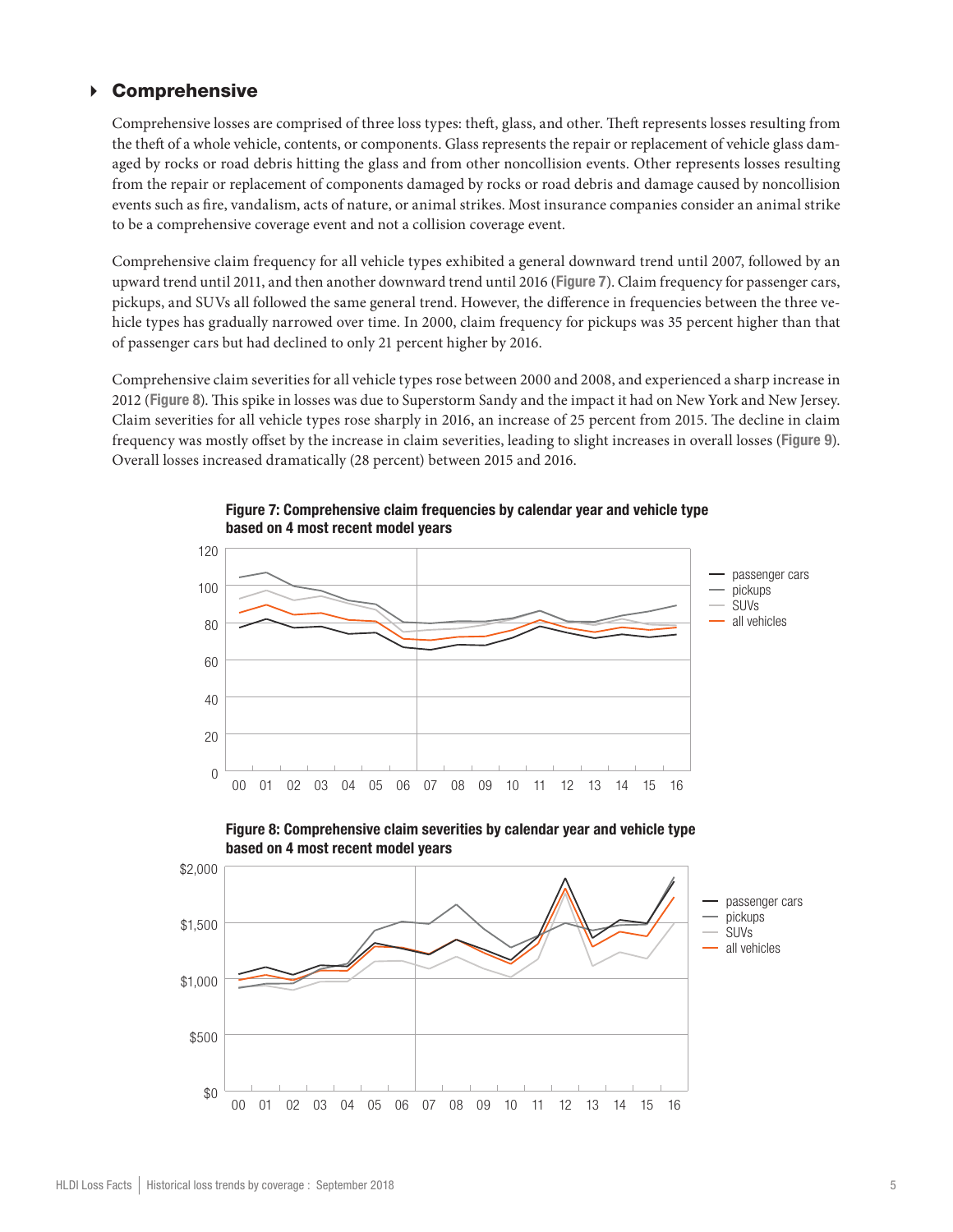

Figure 9: Comprehensive overall losses by calendar year and vehicle type based on 4 most recent model years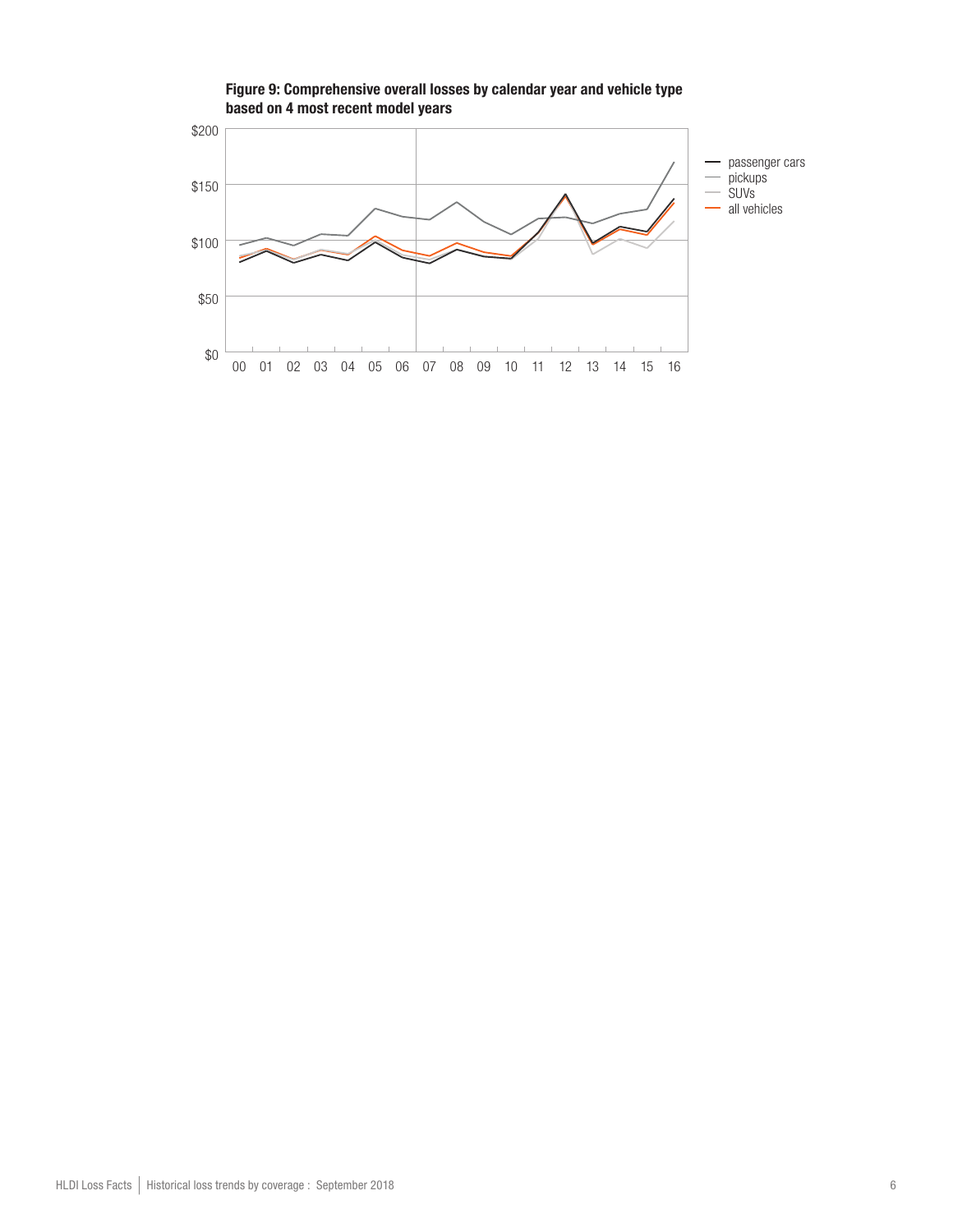## Theft

Theft represents losses resulting from the theft of a whole vehicle, contents, or components.

Theft claim frequency for all vehicles combined exhibited an overall downward trend with slight increases in 2001, 2013 and 2016 (Figure 10). Both passenger cars and SUVs followed the same general pattern. Claim frequency for pickups, however, increased between 2000 and 2006, before falling sharply between 2007 and 2012, likely due to the increased installation of antitheft devices. Despite the sharp decline, pickups have maintained the highest theft claim frequency since 2002.

Theft claim severities increased from 2000 to 2006, and then declined from 2006 through 2010 (Figure 11). More recently, claim severities have been increasing, except for a slight decline in 2014. The difference in average claim severity has also narrowed over time. In 2006, theft claim severity for pickups was 52 percent higher than passenger cars. In 2016, that gap narrowed to only 7 percent.

Theft overall losses for pickups increased dramatically between 2000 and 2006 before falling sharply (Figure 12). On the other hand, overall losses for passenger cars and SUVs declined gradually between 2000 and 2006, before declining more rapidly from 2007 to 2012. Since 2013, overall losses have remained relatively stable and show a slight increase in 2016.



Figure 10: Theft claim frequencies by calendar year and vehicle type based on 4 most recent model years

Figure 11: Theft claim severities by calendar year and vehicle type based on 4 most recent model years

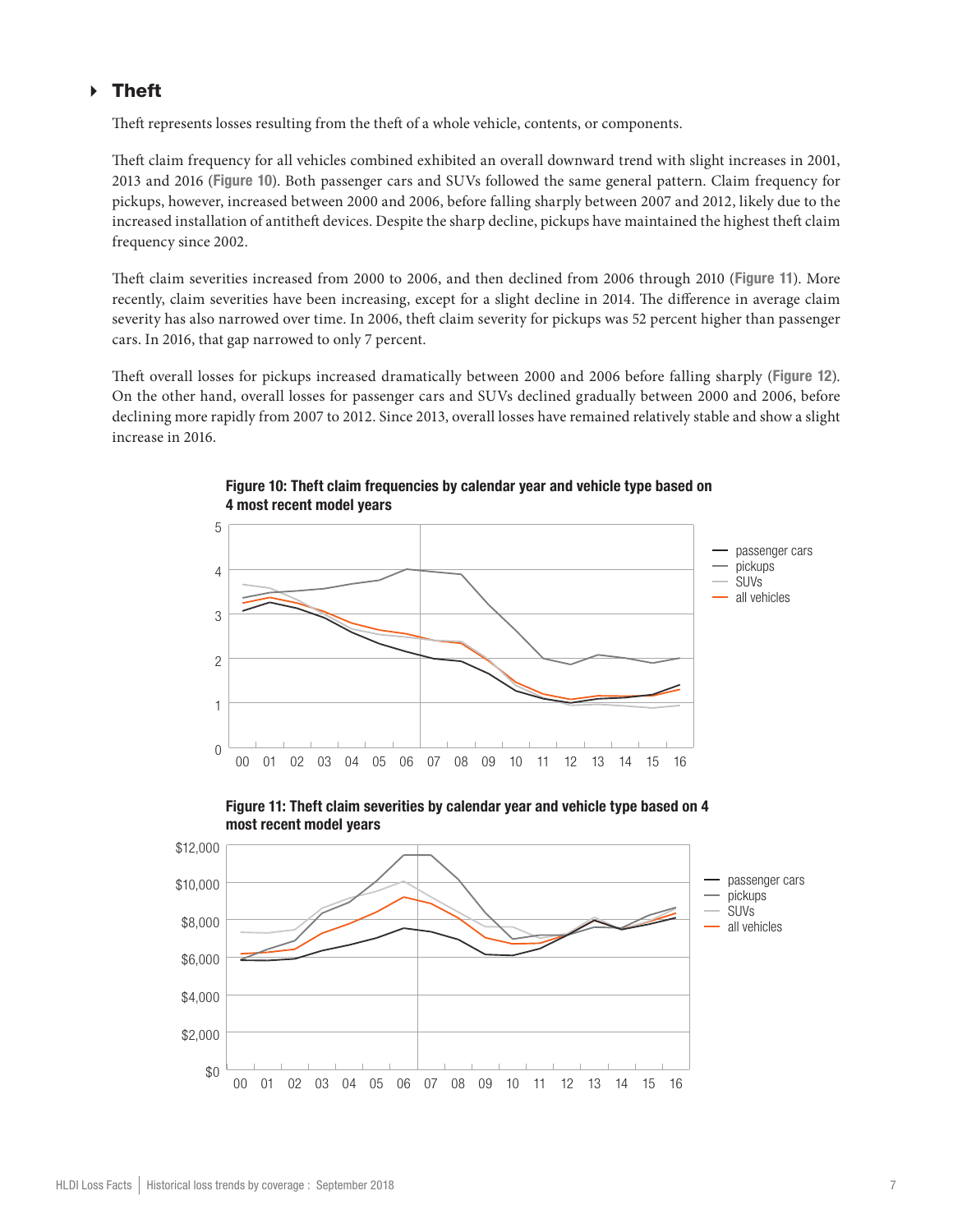

Figure 12: Theft overall losses by calendar year and vehicle type based on 4 most recent model years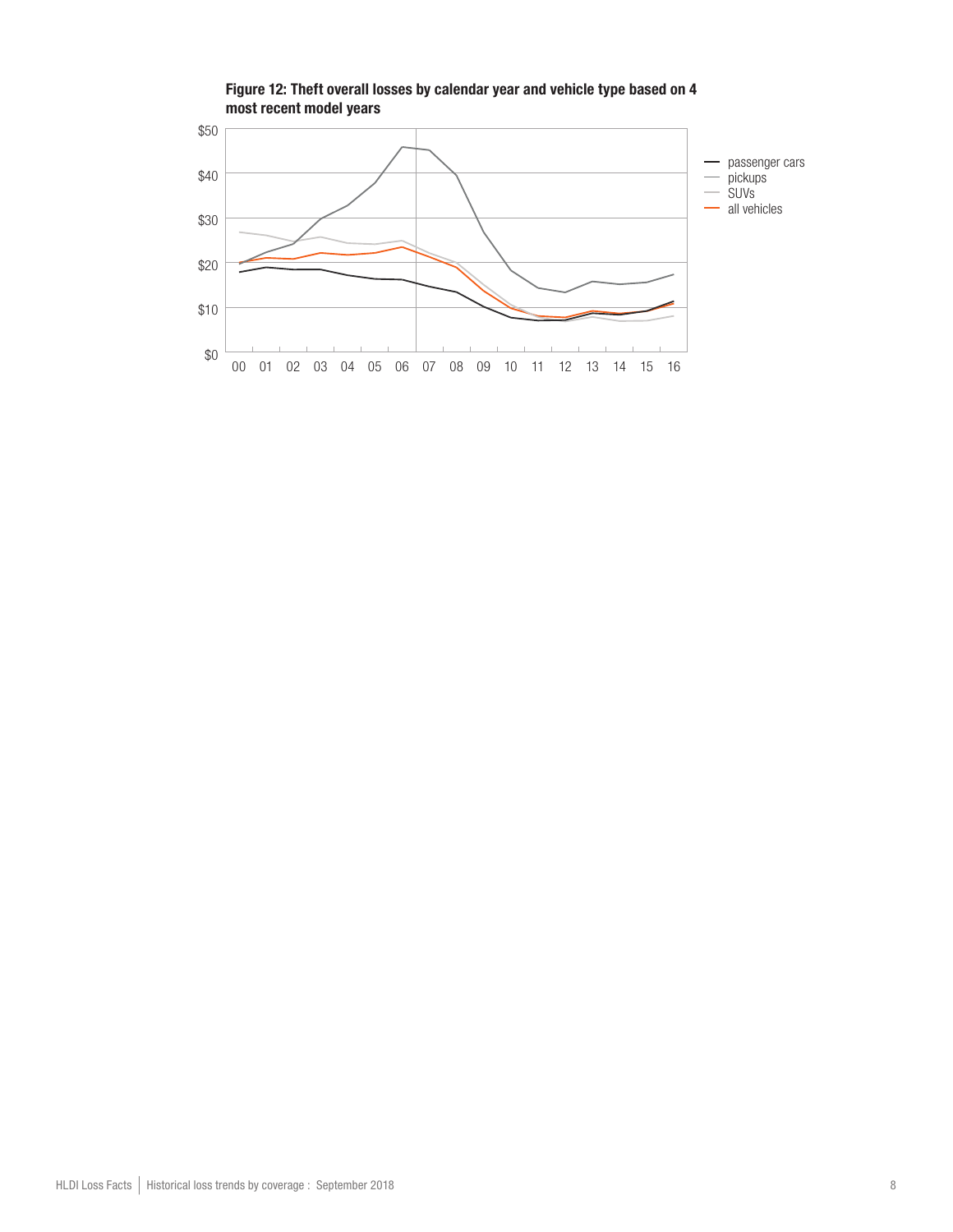### Medical payment

Medical payment (MedPay) coverage insures against injuries sustained by occupants of the insured vehicle in crashes for which they are responsible.

Claim payments are associated with the date of a claim, not the date when the payment is made. Therefore, injury claim severities build slowly after a crash, with payments continuing well after the crash date. Thus, MedPay claim severity and overall losses in 2016 may underrepresent the actual values due to the lack of full payment information being available. Prior reports have shown that as these figures are updated, the claim severities for the most current years in prior reports increase in subsequent reports. Dashed lines are shown for 2016 severity and overall losses to represent this phenomenon.

MedPay claim frequency for all vehicle types combined was slightly higher in 2017 compared with 2000, with periods of decline from 2002–06 and 2007–10 (Figure 13). Claim frequency increased between 2010 and 2016 before decreasing slightly in 2017. MedPay claim frequencies for passenger cars, SUVs, and pickups generally followed a similar pattern. However, claim frequency for passenger cars had the steepest rate of increase after 2010 and continued to increase through 2016 until decreasing in 2017, similar to the other vehicle types, resulting in a 20 percent higher claim frequency in 2017 compared with 2000. Conversely, claim frequency for pickups declined between 2007 and 2012 and increased only slightly before declining slightly from 2016 to 2017. As a result, MedPay claim frequency for pickups was down by 33 percent in 2017 from the claim frequency in 2000. This led to MedPay claim frequency for passenger cars being 2.5 times that of pickups in 2017, compared with only 1.4 times greater in 2000.

MedPay claim severities for all vehicle types combined increased from 2000 through 2011 (Figure 14). Between 2012 and 2016, claim severity decreased slightly, with the notable exception of a slight increase in 2015. Overall, MedPay claim severities for passenger cars, SUVs, and pickups generally followed a similar pattern until this change. Pickups had the lowest claim severities in 2000, and since 2006, have maintained the highest. Since 2001, passenger cars have maintained the lowest claim severities.

MedPay overall losses for all vehicle types combined have been increasing since 2010, following a period of slight decline from 2007 to 2010 (Figure 15). However, in 2016, this rate of increase had decreased across all vehicle classes. Overall losses for passenger cars and SUVs have followed a similar general trend since 2007, resulting in 21 percent higher overall losses for passenger cars and 13 percent higher overall losses for SUVs in 2016, compared with 2007. Overall losses for pickups, however, were down 8 percent in 2016 compared with 2007.



#### Figure 13: Medical payment claim frequencies by calendar year and vehicle type based on 4 most recent model years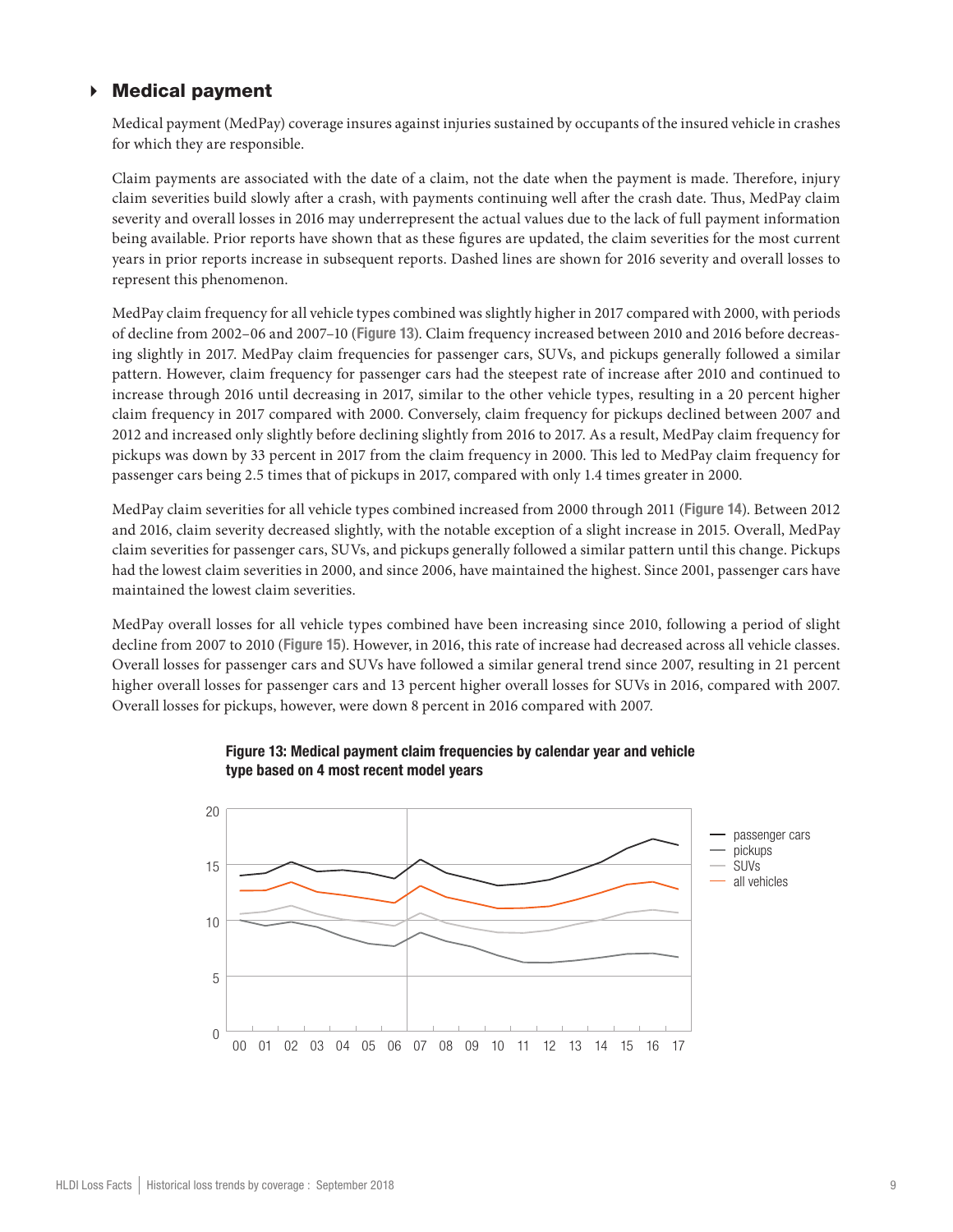

Figure 14: Medical payment claim severities by calendar year and vehicle type based on 4 most recent model years

Figure 15: Medical payment overall losses by calendar year and vehicle type based on 4 most recent model years

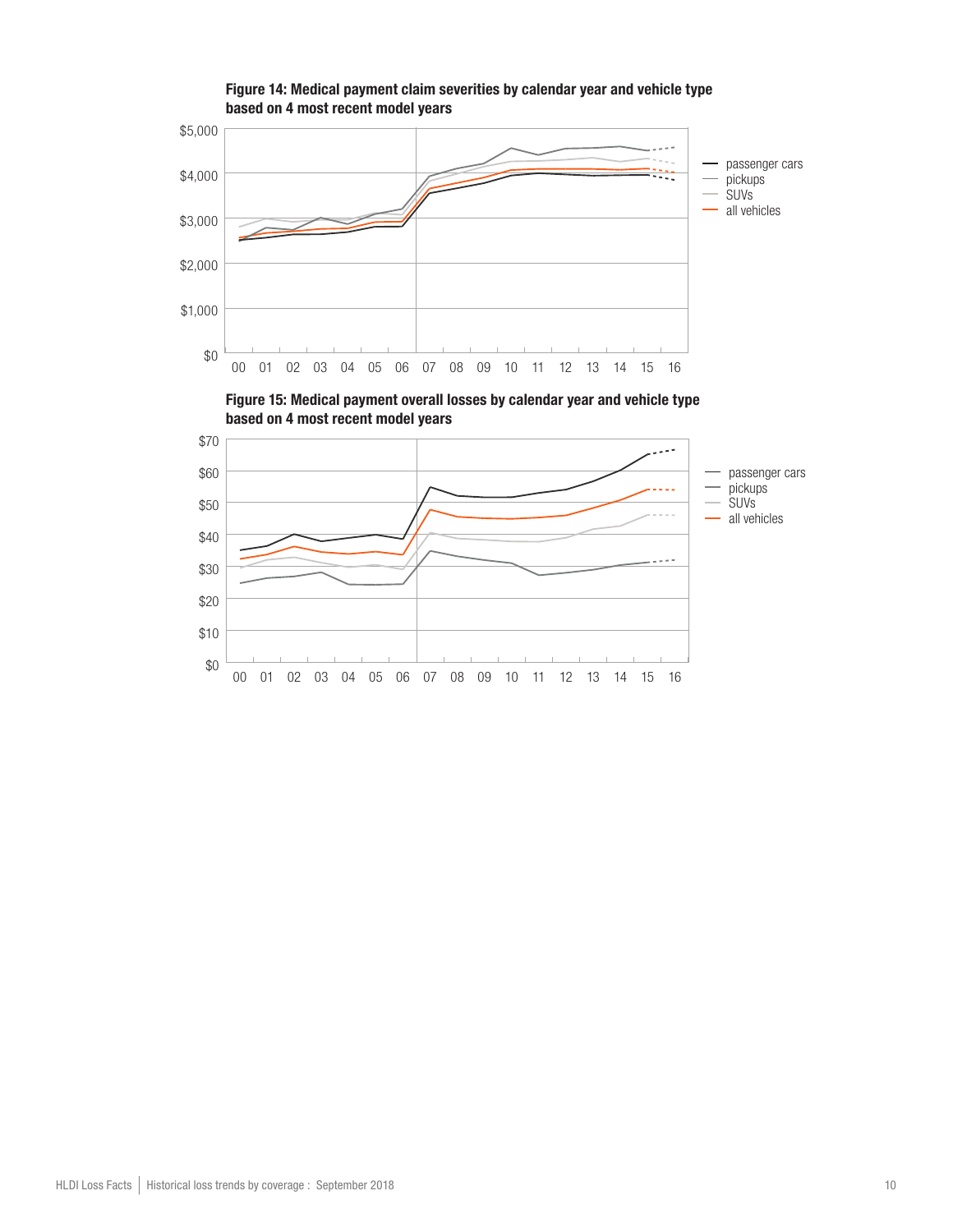## $\triangleright$  Personal injury protection

Personal injury protection (PIP) represents losses resulting from injuries sustained in crashes to insured drivers and other people in their vehicles, regardless of who is at fault in the collision.

Most states have dollar limits on the size of PIP claims. These limits range from \$2,500 in Maryland and Texas to an unlimited amount in Michigan, but most states have limits of \$10,000 or more. Because PIP results are computed across states with varying limits, some bias may exist for vehicles or vehicle types with greater exposure in high-limit states. This bias primarily is a problem for claim severity and overall losses rather than for claim frequency.

Claim payments are associated with the date of a claim, not the date when the payment is made. Therefore, injury claim severities build slowly after a crash, with payments continuing well after the crash date. Thus, PIP claim severity and overall losses in 2016 may underrepresent the actual values due to the lag in payment information. Prior reports have shown that as these figures are updated, the claim severities for the most current years in prior reports increase in subsequent reports. Dashed lines are shown for 2016 severity and overall losses to represent this phenomenon.

PIP claim frequency for all vehicles combined exhibited a downward trend between 2000 and 2012 and then rose from 2012 to 2016 (Figure 16). In 2017, there was a decrease in claim frequency across all vehicle classes. Claim frequency for passenger cars, pickups, and SUVs followed similar patterns. Passenger cars maintained the highest claim frequency from 2000 to 2017, and pickups maintained the lowest during the same span of time. Passenger cars had a claim frequency 2.3 times higher than that of pickups in 2017, compared with only 1.5 times greater in 2000.

PIP claim severities for all vehicle types increased between 2004 and 2010 and have remained relatively stable since then, despite some minor fluctuation and a small decrease in 2011 (Figure 17). Most notably, claim severities for pickups had larger fluctuations compared with other vehicle classes; over this time period, pickups had the highest claim severities in 2011, the lowest claim severities by 2012 and the highest claim severities again in 2014 and 2015. With current data, claim severities for all vehicle classes appeared to be decreasing in 2016, with claim severities for pickups decreasing more dramatically than for the other vehicle types. The relative stability of claim severities was offset by the increase in PIP claim frequencies, resulting in increasing overall losses for all vehicle types from 2012–15 (Figure 18). In 2016, there was a decrease in overall losses for pickups, while losses for SUVs appeared to stabilize and losses for passenger cars increased.